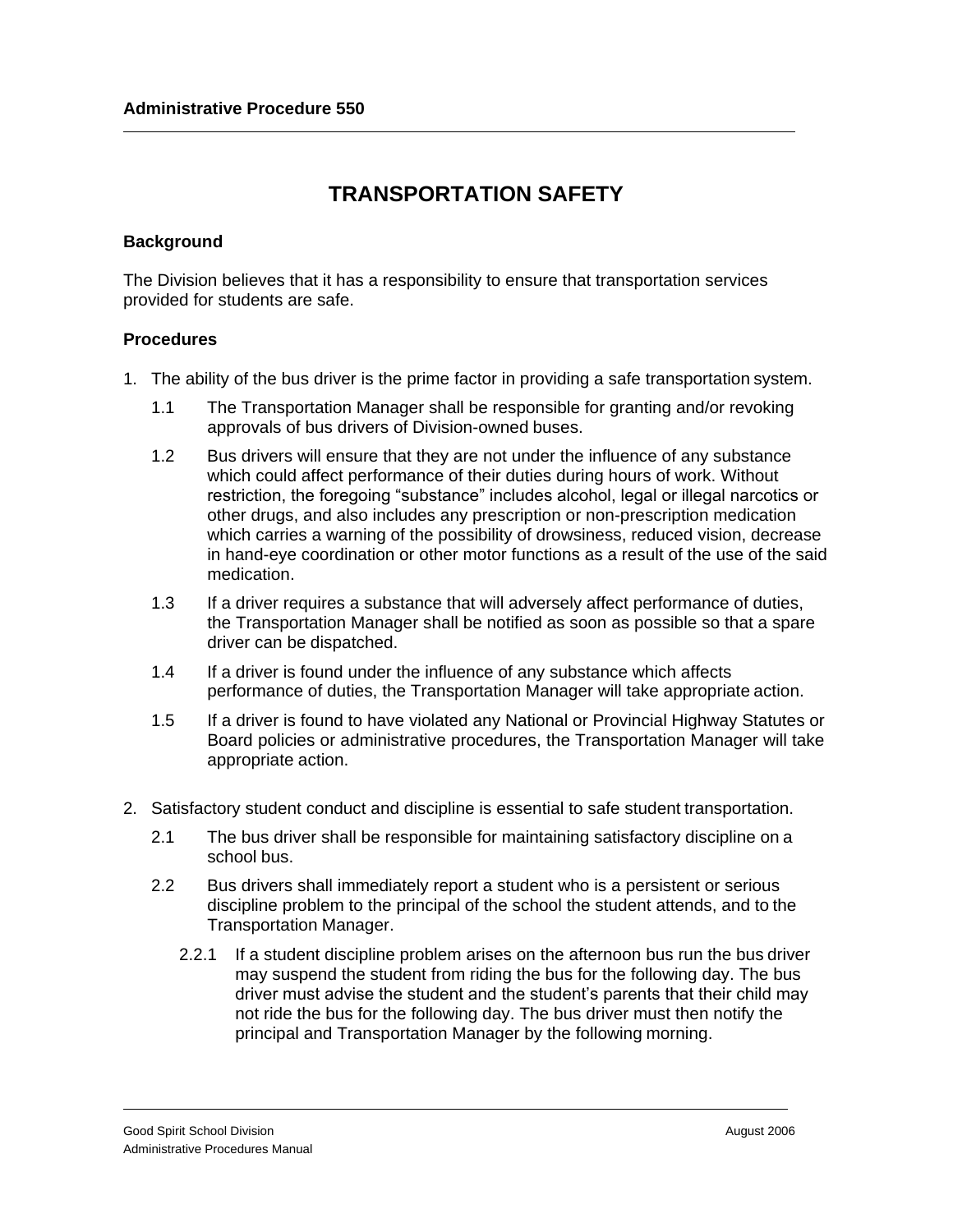- 2.2.2 If the student discipline problem arises on the morning bus run the bus driver may suspend the student from riding the bus for the remainder of that day. The bus driver must advise the student that they may not ride home that day. The bus driver must immediately advise the principal and Transportation Manager that the child has been suspended for that day. The principal will advise the parents of the suspension.
- 2.2.3 The bus driver can recommend to the principal that the student be suspended from riding the bus for longer than one day. The principal will enforce the appropriate discipline.
- 2.3 The bus driver may refuse to transport any student who he/she feels will present a threat to the safety and welfare of the student him/herself, or to the other students on the bus. When this does occur, the bus driver shall inform the student's parents, the principal, and the Transportation Manager as soon as possible.
- 2.4 If, at any time, the bus driver finds the behavior of a student to be uncontrollable, he/she is to use whatever means necessary to inform the principal of the school involved in the situation, who will inform the Transportation Manager. In extreme cases or where no other assistance can be obtained, the RCMP may be called in. The bus driver is to remain with the students until such a time as relief arrives. The bus driver shall not put a student off the bus between home and school for disciplinary reasons.
- 2.5 If the Transportation Manager becomes aware of a student who is frequently a discipline problem on the school bus, he/she may recommend to the principal that the student be suspended from riding the bus.
- 3. The condition and maintenance of the bus fleet is vital to a safe transportation system.
	- 3.1 A bus accident is defined as any incident in which a school bus is involved in injury or damage to: a student, a second vehicle, a building, property, other persons, or objects.
	- 3.2 Each and every bus accident involving a Division bus driver, no matter how minor, MUST be reported as soon as possible to the Transportation Manager as well as to the appropriate police authority (see also Form 165-6).
	- 3.3 Failure to report a bus accident to the office of the Transportation Manager will be considered a serious offense, and will result in suspension and/or recommendation for dismissal of the bus driver as determined by the Transportation Manager.
	- 3.4 The Transportation Manager will conduct an investigation into each bus accident and shall file a written report to the Chief Financial Officer, with a copy to the bus driver concerned.
	- 3.5 When the investigation of a bus accident involving a Division bus driver reveals that the accident involved potential or actual injury to a student, and that the bus driver was either charged and convicted of a driving offense and/or deemed by the Transportation Manager to be primarily or totally responsible, the Transportation Manager will take appropriate action.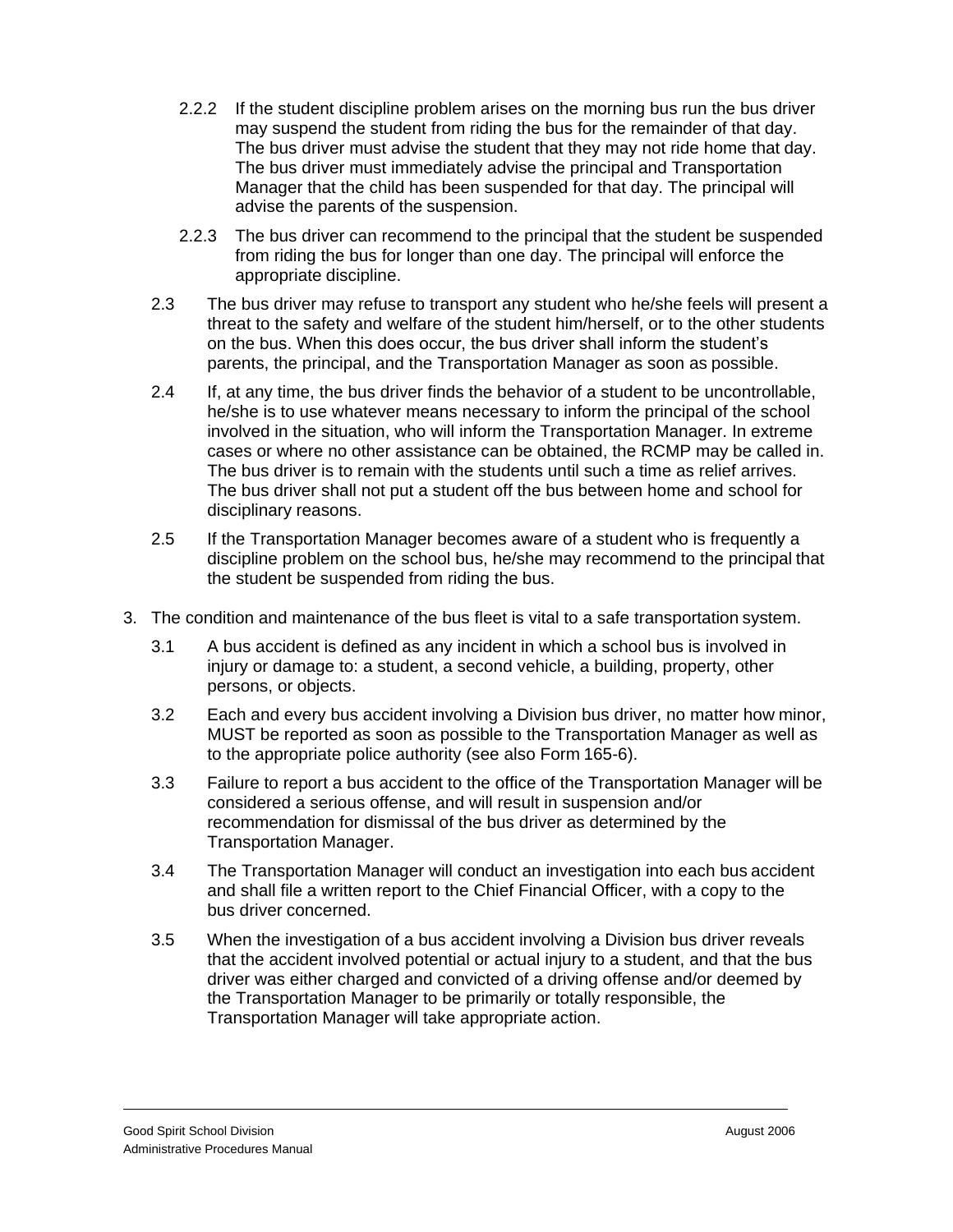- 3.6 Bus accidents where there is no potential for student injury will also be investigated by the Transportation Manager and the response to the bus driver will be at the discretion of the Transportation Manager.
- 4. The reduction of hazards due to climatic conditions is important to transportation safety.
	- 4.1 Rural school buses shall not run when the temperature is below -40 degrees Celsius or it is below -45 degrees Celsius with the wind chill factor.
	- 4.2 When severe or inclement weather exists, the bus driver shall make a decision about whether or not it is safe to transport students. If the bus driver deems it unsafe to operate his/her bus, the driver/ contractor shall:
		- 4.2.1 Notify the Transportation Manager by 6:45 a.m.
		- 4.2.2 Call only the GX94 local radio station by 6:30 a.m. that the bus will not run. If a bus does not run the morning route due to climactic conditions, it is understood that the bus will not run the evening route either.
		- 4.2.3 Notify the principal of the bus route closures that affect his/her school by no later than 9:00 a.m. and the principal is to advise the Director or designate.
	- 4.3 In situations where severe weather conditions occur or weather conditions have deteriorated after the students have been transported to school, no school bus shall transport students home until the regular dismissal time.
	- 4.4 If the conditions are such that it is not safe for the buses to take rural students home, it is the responsibility of the principal and staff to alert parents to the situation, and where necessary, to arrange for local billeting of students and /or their accommodation at the school. Schools are to obtain emergency contact numbers and alternative emergency contacts and billets for students at the time of registration.
	- 4.5 The bus driver's remuneration shall not be reduced as a result of a decision not to operate a school bus due to inclement weather and/or hazardous conditions if the Transportation Manager is satisfied that such conditions did in fact exist.
	- 4.6 In the event that circumstances dictate early departures of bus students from school, bus coordination must be arranged with the Transportation Manager prior to the departure of any buses.
	- 4.7 Bus drivers shall ensure that they arrive at their first receiving school not more than twenty (20) and not less than ten (10) minutes before school opening time, except as where otherwise directed by the Transportation Manager.
	- 4.8 In the afternoon, bus drivers must be at their first school of pick-up not later than five (5) minutes before the school's dismissal.
	- 4.9 Bus drivers shall not depart from a school until seven (7) minutes after the school dismissal time unless the bus load is complete.
	- 4.10 If a bus driver is early at a student pick-up without prior notice, he/she must wait until the regular pick-up time. Bus drivers must use their discretion when determining how long to wait for tardy students. If a student is within sight, the bus driver is to wait. Students who are frequently tardy shall be reported to the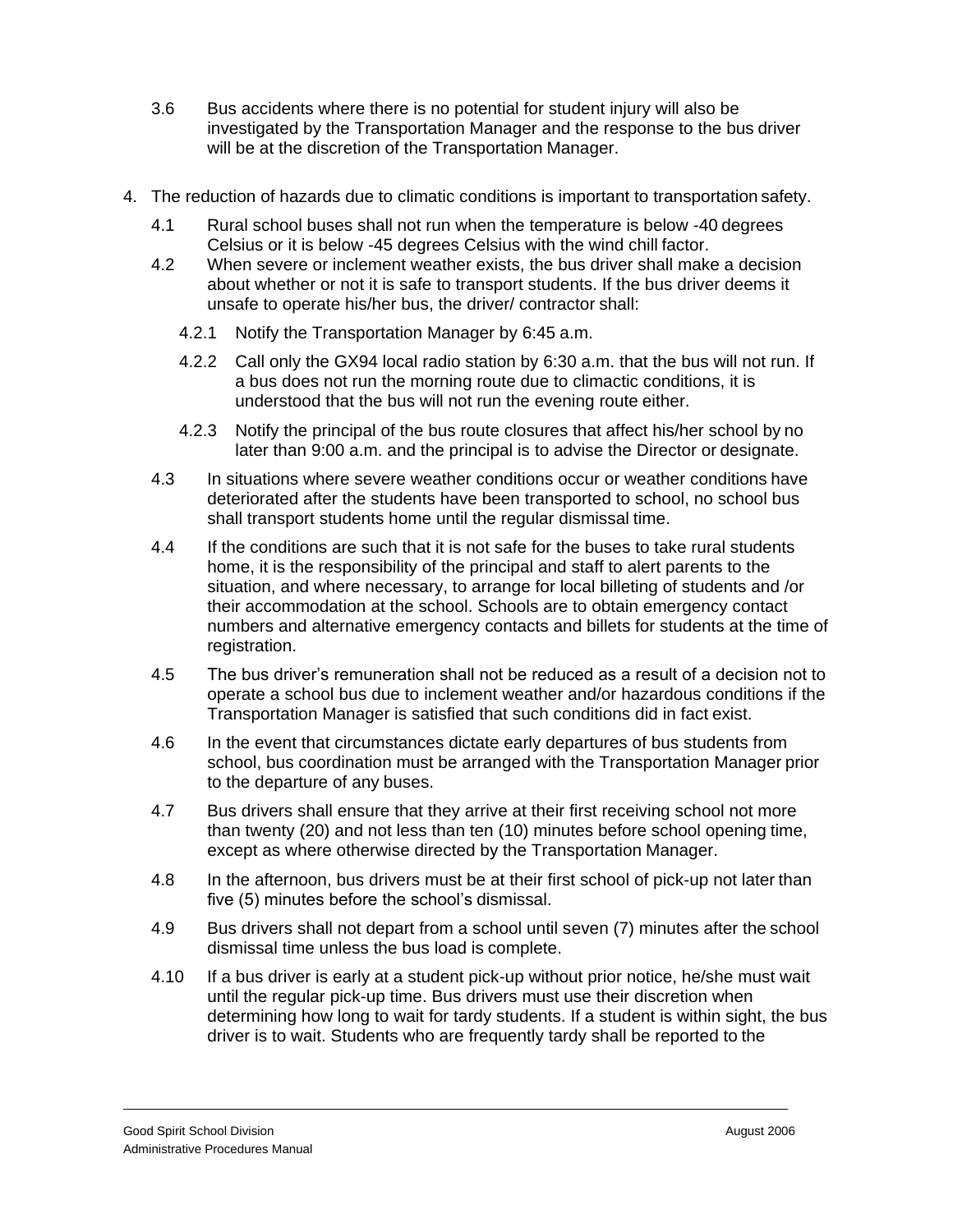principal, who shall warn the students. If they continue to be tardy, they may be suspended from the bus.

- 4.11 In the event of an emergency situation, students may be taken to school or be taken home, by any satisfactory conveyance available, at the discretion of the bus driver or the Transportation Manager.
- 4.12 Students riding on a school bus must be properly dressed during the winter season. The bus driver may refuse to transport a student to school who does not have appropriate footwear, head-gear, coat and gloves or mitts.
- 4.13 Before refusing to take a student because of inappropriate attire on a morning pick-up, the bus driver must contact the parent and/or the principal to explain the reason the child will not be picked up in the future when inappropriately dressed. No student shall be left at school because of improper dress on an afternoon run from school to home.
- 5. The reduction of hazards due to equipment is important to transportation safety.
	- 5.1 To provide reasonable safety to passengers and bus driver, while allowing accessibility to school programs to all students, the bus driver shall determine what articles can or cannot be transported on a bus.
	- 5.2 Musical instruments may be transported on a daily basis, providing that:
		- 5.2.1 Instruments are enclosed in cases;
		- 5.2.2 Instruments are stored safely under the seats, or held firmly on the passenger's lap;
		- 5.2.3 Large instruments are held firmly on the lap of the student and his/her seatmate(s). Those persons carrying instruments shall occupy the front seats of the bus, to minimize the possibility of injury to other students while loading and unloading the bus. Failure to observe these rules may result in denial of the privilege of carrying musical instruments on the bus.
	- 5.3 Skates may be transported on a daily basis, but MUST be equipped with guards at all times or carried in a closed equipment bag.
	- 5.4 Hockey sticks may be transported only at the start and end of the hockey program at the student's school.
		- 5.4.1 A new hockey stick may be transported on an occasional basis.
		- 5.4.2 Hockey sticks must be stored away under the bus seats.
	- 5.5 Where luggage or equipment is being transported in connection with trips authorized under these procedures and provision cannot be made outside of the passenger area, the luggage or equipment shall be distributed throughout the bus, preferably under the seats, in such a manner that it will not:
		- 5.5.1 Block the aisles or emergency exits; or
		- 5.5.2 Be dislodged to move about the bus in case of an accident, application of the brakes, or acceleration.